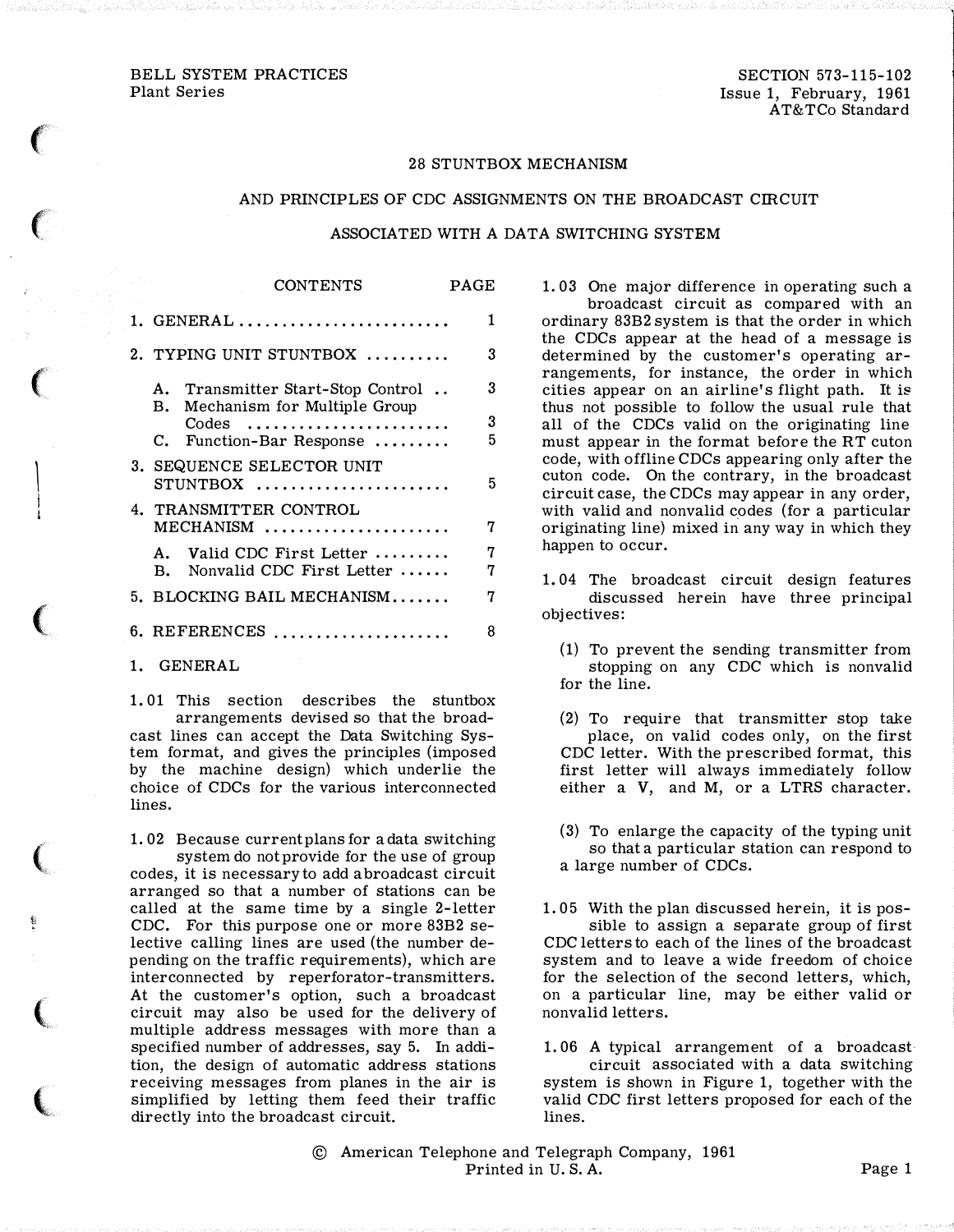

Figure 1 - Typical Layout of Broadcast Circuit Associated with a Data Switching System, with First CDC Letter Assignments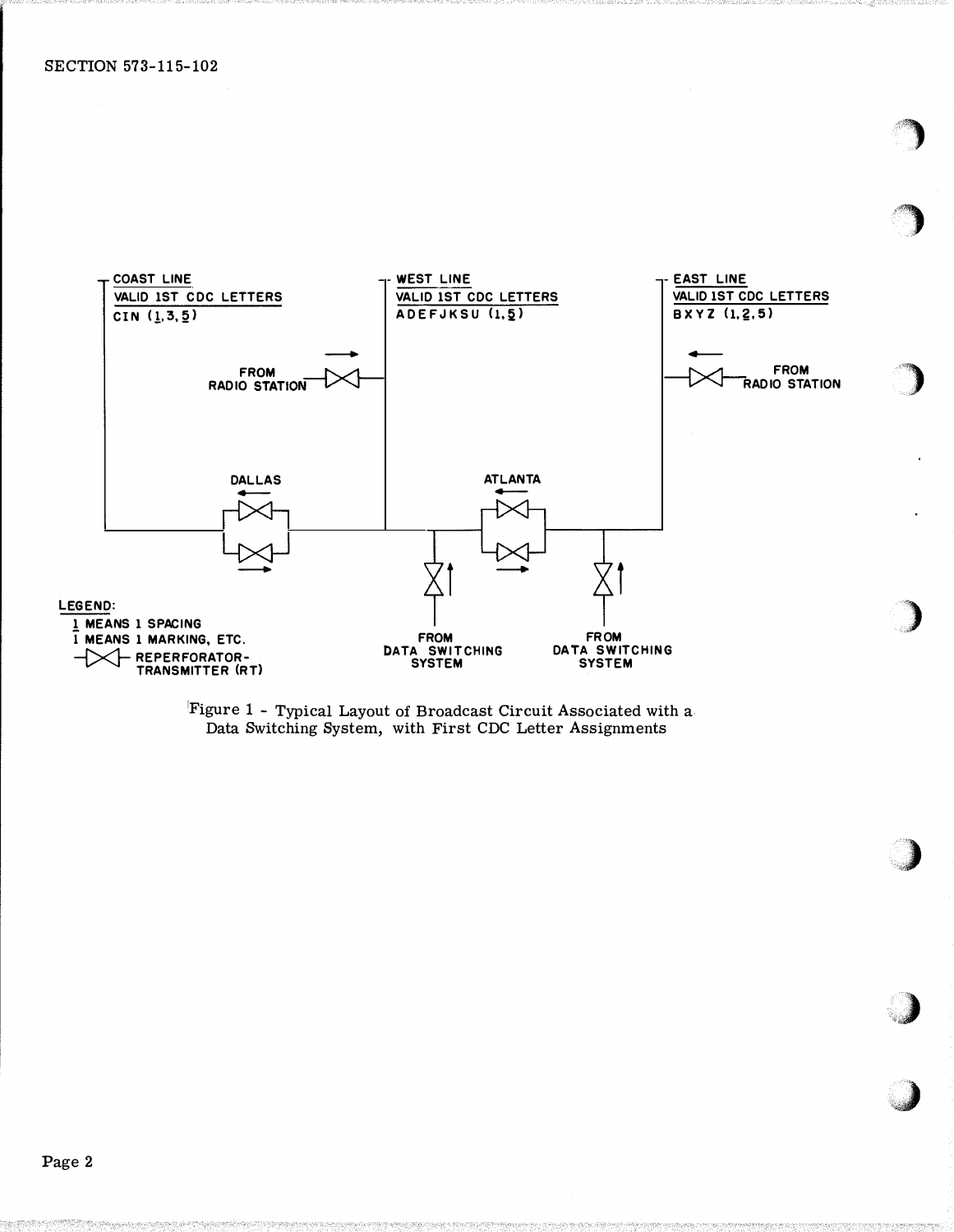1. 07 As Figure 1 indicates, identification of the CDCs valid for a particular line is made by the particular sets of code elements. For example, on the East line the valid first CDC letters are those which have elements 1 and 5 marking and element 2 spacing. The 2 spacing was added to assure that a LTRS character (1 and 5 marking) would not cause unwanted operation. On the. Coast line 3 marking was added to prevent unwanted operation on BLANK (1 and 5 spacing).

'J. 08 The lines are interconnected by 28-type reperforator-transmitters (RTs). Access from the DDD network can be had into the East and West lines, with a connection to the Coast line through RTs at Dallas. The valid CDC first letters indicated for each line permit indiscriminate mixing of online and offline codes on all of the lines without stopping the transmitter on the sending line except on codes valid for that line.

## 2. TYPING UNIT STUNTBOX

 $\epsilon$ 

 $\big($ 

 $\big($ 

 $\big($ 

 $\big($ 

 $\big($ 

 $\bigl($ 

A. Transmitter Start-Stop Control

2. 01 The layout of the typing unit stuntbox is shown in Figure 2. The purpose of the mechanism in slots 34-37 is to control the starting and stopping of the transmitter which is sending to the line.

2. 02 In normal 83B2 operation when the transmitter sends a CDC, the first CDC letter operates a contact to stop the transmitter; actual stoppage does not take place until the second CDC letter and the LTRS character have been sent. The transmitter then waits for the V answerback from the called station. This recloses the contact so that the next CDC is sent in the same way or, if all of the CDCs have been sent, the end-of-address code.

2. 03 If, however, an offline CDC, nonvalid for the sending line, were sent, the transmitter would also stop unless means were provided to prevent it. Since there is no station on the line with that CDC, there would be no V answerback and the message would go to intercept.

2. 04 The arrangement of the mechanism in slots 34-37 is like the M/V not-letters mech-

anism in the standard 83B2 system stuntbox. Slot 34 is occupied by a function lever, operated either by V or M; whenever this function lever is operated, the function lever in slot 35 is also operated simultaneously and latched, thereby

unblocking the function bar in slot 36. The function lever in slot 35 also operates and latches when a LTRS character is received. The function lever in slot 36 operates when a valid online CDC first letter is received, and it latches to a latch release stud on the function lever in slot 37; it also opens a contact to stop the transmitter. Receipt of a V answerback momentarily operates the function lever in slot 37 to unlatch the function lever in slot 36 which, in turn, closes the contact to restart the transmitter. The complete operating cycle for both valid and nonvalid codes will be described later.

B. Mechanism for Multiple Group Codes

2. 05 In the stuntbox for the 28L typing unit, the. number of slots available for CDC use is limited. The typing unit used in the data switching system must be capable of responding to individual CDCs as well as to a large number of group codes in many instances. To give the increased CDC coverage necessary, the blocking bail mechanisms in slots 15-21 and slots 22-27 are used. A more detailed explanation of their operation is given in 5.

2. 06 With this arrangement, for slots 15-21, a single first CDC letter may be associated with any one of five second letters. If the function bars in slots 16-20 are coded for multiple response, as discussed below, with, for instance, four letters in each slot, a larger number of CDCs can be realized. (Practical considerations, involving possible duplications, mean that it is not necessarily possible to obtain 5 times 4 or 29 CDCs with this combination.)

2. 07 Some increase is possible by using mul-

tiple-letter function bars in the firstletter slots, 15 and 21. However, the use of this feature is severely limited by the necessity of preventing false cutons by unexpected duplications. For example, assume that the first letter slots at a particular station responded to both A and E, and one of the second letter slots responded to D. The code AD applies to this station. The apparently different code ED could not now be assigned to another station because if ED were sent both station ED and station AD would cut on. In general, it is suggested that the first letter slots be limited to a single letter, with multiple letters used in the second letter slots as required.

2. 08 The mechanisms in slots 22-27 allow the use of one other first letter, with a maximum of 16 second letters (4 times 4) in slots 23-26.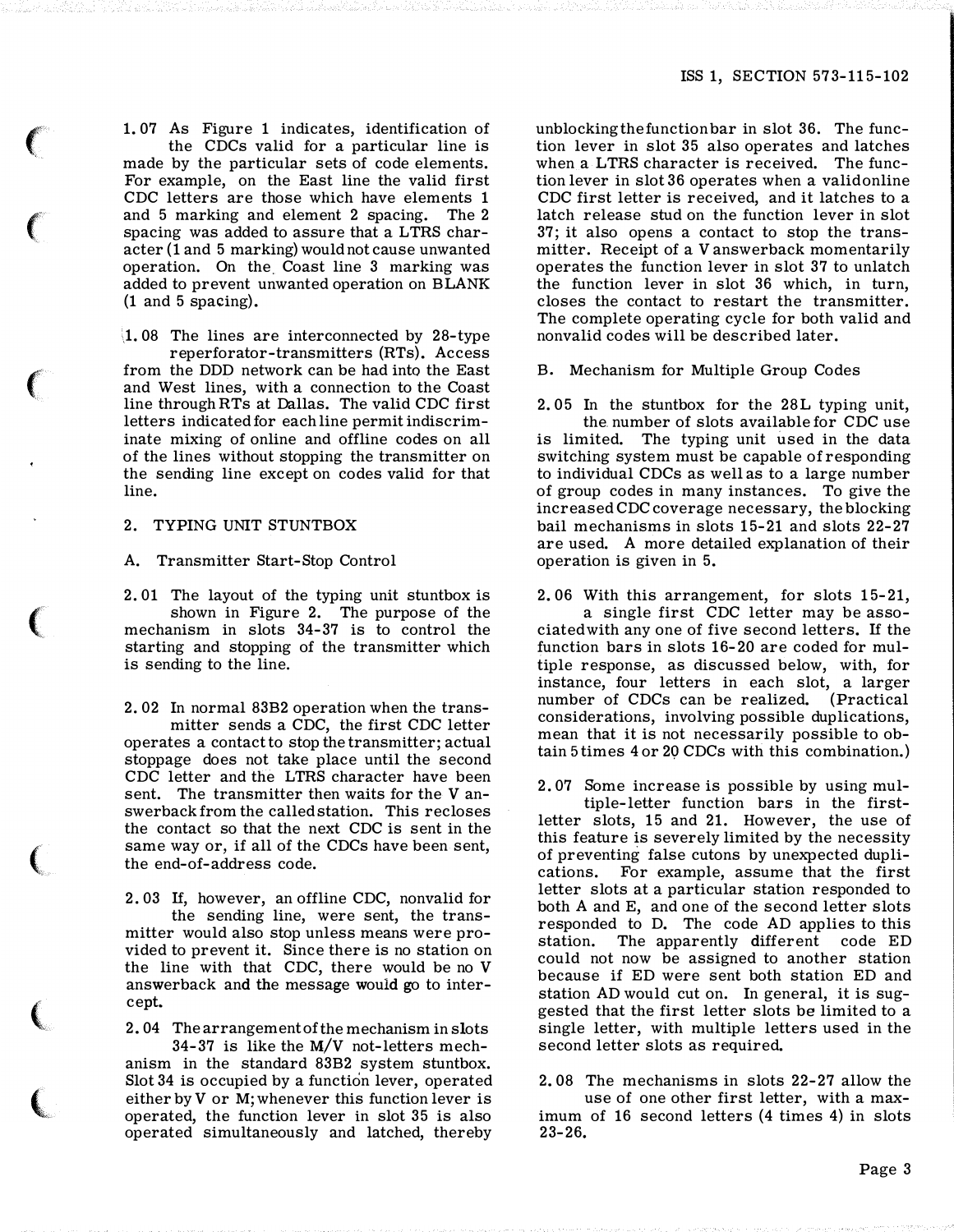# SECTION 573-115-102

| <b>FUNCTION</b>                    | <b>CHARACTER</b>            | SLOT            |             |                                |
|------------------------------------|-----------------------------|-----------------|-------------|--------------------------------|
|                                    | <b>SPACE</b>                | Ŧ               |             |                                |
|                                    | FIGS.                       | 2               |             |                                |
|                                    | <b>LTRS</b>                 | 3               |             |                                |
|                                    | CAR. RET                    | 4               | LS          |                                |
| <b>END OF MESSAGE</b>              | <b>UC-H</b>                 | 5               | LS          |                                |
| (DISCONNECT CODE)<br>⊢             | LTRS                        | 6               |             |                                |
| <b>2-LETTER TSC</b>                | ls                          | 7               | LS          |                                |
| OR ROTR CDC                        | ls                          | 8               | LS          |                                |
| SIGNAL BELL                        | łР<br>$UC-S$                | 9               |             |                                |
| <b>2-LETTER CDC</b>                | s                           | ١O              | LS          |                                |
| FOR ANSWERBACK                     | ١s                          | п               | LS          |                                |
| LATCH RELEASE BAIL-                | LINE FEED                   | 12              |             |                                |
| <b>END OF ADDRESS</b>              | CAR. RET<br>s               | 13              | LS          |                                |
| (LOCKOUT)                          | LINE FEED<br>s              | 14              | $LR +$      |                                |
|                                    | IS (IST CDC LETTER)         | 15              | LS-         |                                |
|                                    | S (2ND CDC LETTER)          | 16              | LR I        |                                |
| GROUP CODES                        | lS                          | $\overline{17}$ | LR          |                                |
| <b>COMMON</b><br><b>IST LETTER</b> | ls                          | 18              | LR.         |                                |
| <b>T.U. CONTROL</b>                | lS                          | 19              | <b>LRI</b>  |                                |
|                                    | S(2ND CDC LETTER)           | 20              | LRI<br>л,   | — GROUP CODE<br>--- ANSWERBACK |
|                                    | S(IST CDC LETTER)   21      |                 | LS          |                                |
|                                    | S(IST CDC LETTER)           | 22              | LS.         |                                |
| <b>GROUP CODES</b>                 | <b>S(2ND CDC LETTER)</b>    | 23              | LS          |                                |
| <b>COMMON</b>                      | lS                          | 24 <sub>1</sub> | ILR I       |                                |
| <b>1ST LETTER</b>                  | ١s                          | 25              | LRI         |                                |
| <b>T.U. CONTROL</b>                | <b>S(2ND CDC LETTER)</b> 26 |                 | LRI         |                                |
|                                    | <b>S(IST CDC LETTER)</b>    | 27              | LSL         |                                |
|                                    | ۱s                          | 28              | LS          |                                |
| TWO 2-LETTER CDCs                  | ΙS                          | 29              | ILR.        | C                              |
| T.U. CONTROL                       | S                           | 30              | LS          |                                |
|                                    | s                           | 31              | <b>LR</b>   |                                |
| <b>END OF MESSAGE</b>              | UC-H                        | 32              | LS          |                                |
| (DISCONNECT CODE)                  | LTRS                        | $\overline{33}$ |             |                                |
|                                    | lS<br>M/V                   | 34 IF           |             |                                |
| <b>AUTOMATIC TRANSMITTER</b>       | lS<br>LTRS                  | 35              | ∣LS¥        |                                |
| <b>STOP-START CONTROL</b>          | s<br>⊕                      | 36              | <b>ILR*</b> |                                |
|                                    | s<br>M/V                    | 37              |             |                                |
| <b>CONTROL CIRCUIT FOR</b>         | <b>BLANK</b>                | 38              | ILS         |                                |
| OPEN CIRCUIT INDICATION            | <b>BLANK</b>                | 39              |             |                                |
|                                    | P<br>LINE FEED              | 40              |             |                                |
|                                    | (VERT TAB)                  | 41              |             | UNIVERSAL CONTACTS             |
|                                    | (FORM FEED)                 | 42              |             |                                |
|                                    |                             |                 |             | OPERATED BY                    |
|                                    |                             |                 |             | STRIPPER BLADE                 |

)

�)

)

)

 $\begin{array}{c} \hline \end{array}$ 

'4)

,:J

LEGEND:

I  $\Box$ 

 $\Box$ 

BLOCKING BAIL MECHANISM

� SHIFT SLIDE

LS FUNCTION LEVER LATCHED UNDER STRIPPER BLADE.

LR FUNCTION LEVER LATCHED UNDER LATCH RELEASE BAIL.

LS\* FUNCTION LEVER IN SLOT 35 UNBLOCKS FUNCTION BAR IN SLOT 36.

LR\* FUNCTION LEVER IN SLOT 36 IS UNLATCHED BY FUNCTION LEVER IN SLOT 37.

S OPERATES ONLY IN THE SELECT CONDITION.

p OPERATES ONLY IN THE PRINT CONDITION.

E9 FUNCTION BAR IN SLOT 36 IS CODED FOR FIRST CDC LETTER FOR THE CIRCUIT INVOLVED; SEE FIG. I.

F FUNCTION PAWL IN SLOT 34 OPERATES FUNCTION LEVER IN SLOT 35.

Figure 2 - Stuntbox for Use in 28Y Typing Units at RO, KSR, and ASR Stations

Page 4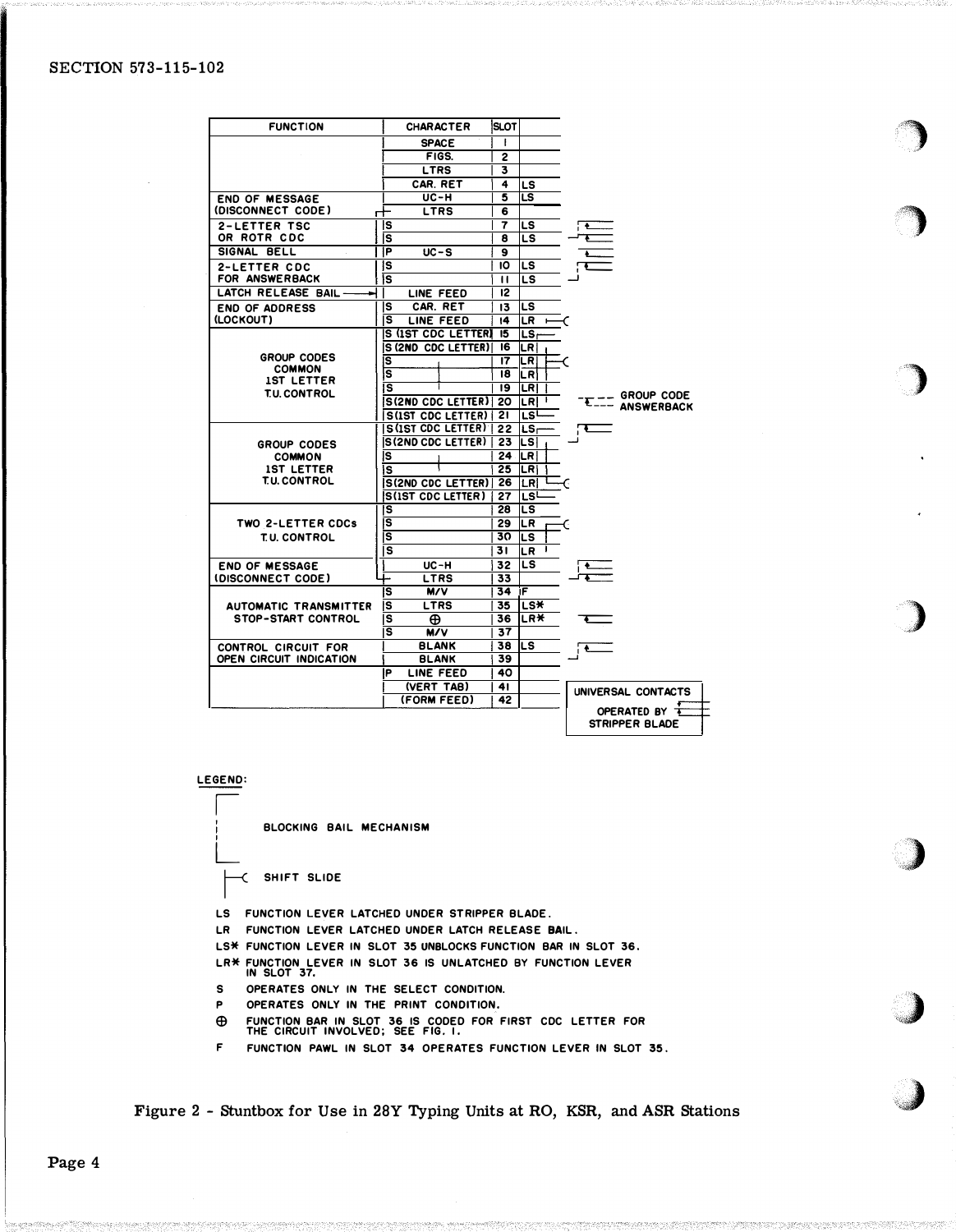2. 09 As is pointed out in the section covering installation of function parts on a 28 stuntbox, it is possible to manufacture function bars which will respond to any one of the 8, 16, or 32 characters. Such a device would be difficult to handle in practice and it has therefore been assumed here that the process would not be extended beyond four characters per function bar.

#### Answerback on Group Codes

 $\epsilon$ 

 $\big($ 

 $\big($ 

 $\big($ 

(

 $\big($ 

"

2. 10 The answerback to a group code comes from only one of the stations called by that code. In cases where a number of group codes are used on a line, different stations would ordinarily be designated for each of the group codes. This distributes the contacts and wiring needed among the stations, and reduces stuntbox congestion at any particular station.

## C Function-Bar Response

2. 11 At some stations the typing unit will have to respond to a large number of CDCs or group codes. Because of the slot limitations in the stuntbox, it is necessary to arrange some of the function bars to respond to either one of two characters or to any one of more than two characters. Tables 1, 2, and 3 list the letter combinations available for function bar response to two- or four-letter combinations. While the letter combinations shown are primarily intended for the second CDC letters, they are not limited thereto. The method of coding function bars by breaking off tines is covered in detail in the section covering installation of function parts on a 28 stuntbox.

#### TABLE A

## TWO-LETTER COMBINATIONS

| ΑE  | DE | HP | PQ |
|-----|----|----|----|
| A.I | DF | HТ | QU |
| AU  | DJ | НY | QW |
| AW  | ES | IP | QY |
| ВD  | ΕZ | IU | SU |
| BO  | FK | JK | SY |
| BX  | FN | JR | TZ |
| BZ  | FS | ΚU | wz |
| СĪ  | FX | LP | ХY |
| CК  | GL | LT | ΥZ |
| CN  | GO | LW |    |
| CR  | GR | OТ |    |
|     |    |    |    |

## TABLE B

### FOUR-LETTER COMBINATIONS

#### (with no function characters)

| <b>ADEJ</b><br>AESU<br><b>AEWZ</b><br><b>AJKU</b><br>AQUW<br><b>BDEZ</b><br><b>BDFX</b><br><b>BOTZ</b> | <b>CFKN</b><br>CIKU<br>CJKR<br><b>DEFS</b><br><b>DFJK</b><br><b>ESYZ</b><br><b>FKSU</b><br><b>FSXY</b> | HLPT<br><b>HPQY</b><br><b>HTYZ</b><br><b>IPQU</b><br><b>LPQW</b><br><b>LTWZ</b><br>QSUY<br>QWYZ |
|--------------------------------------------------------------------------------------------------------|--------------------------------------------------------------------------------------------------------|-------------------------------------------------------------------------------------------------|
| <b>BXYZ</b>                                                                                            | GLOT                                                                                                   |                                                                                                 |
|                                                                                                        |                                                                                                        |                                                                                                 |

#### TABLE C

#### FOUR-LETTER COMBINATIONS

### (with function characters)

| AIU(LF)                                    | CIR(LF)   | GLW(FIGS) |  |  |  |
|--------------------------------------------|-----------|-----------|--|--|--|
| AJR(LF)                                    | CNR(CR)   | GOR(CR)   |  |  |  |
| AJW(FIGS)                                  | DFN(CR)   | HIP(SP)   |  |  |  |
| AWL(LF)                                    | DIR(CR)   | HSY(SP)   |  |  |  |
| <b>BDJ</b> (FIGS)                          | ETZ(BL)   | ILP(LF)   |  |  |  |
| BDO(CR)                                    | FKX(LTRS) | ISU(SP)   |  |  |  |
| BGO(FIGS)                                  | FNS(SP)   | KQU(LTRS) |  |  |  |
| BWZ(FIGS)                                  | GJR(FIGS) | QXY(LTRS) |  |  |  |
| CIN(SP)                                    | GLR(LF)   |           |  |  |  |
| Legend:                                    |           |           |  |  |  |
|                                            |           |           |  |  |  |
| $(SP)$ - Space<br>(FIGS) - Figures         |           |           |  |  |  |
| - Carriage Return (LF) - Line Feed<br>(CR) |           |           |  |  |  |
| $(BL)$ - Blank<br>$(LTRS)$ -<br>Letters    |           |           |  |  |  |
|                                            |           |           |  |  |  |
| Note: These combinations have been in-     |           |           |  |  |  |
| cluded inasmuch as the characters FIGS,    |           |           |  |  |  |

cluded inasmuch as the characters FIGS, LF, etc, would not interfere with the remaining valid characters of the combinations. These combinations should be restricted to the second CDC letters.

## 3. SEQUENCE SELECTOR UNIT STUNTBOX

3. 01 The layout of the stuntbox in the 28E se-

quence selector unit is shown in Figure 3. This particular sequence selector unit is designed to control RTs associated with an 83B2 broadcast circuit used with a data switching system. The RTs may interconnect two 83B2 lines or they may provide the access from the DDD network into the 83B2 system.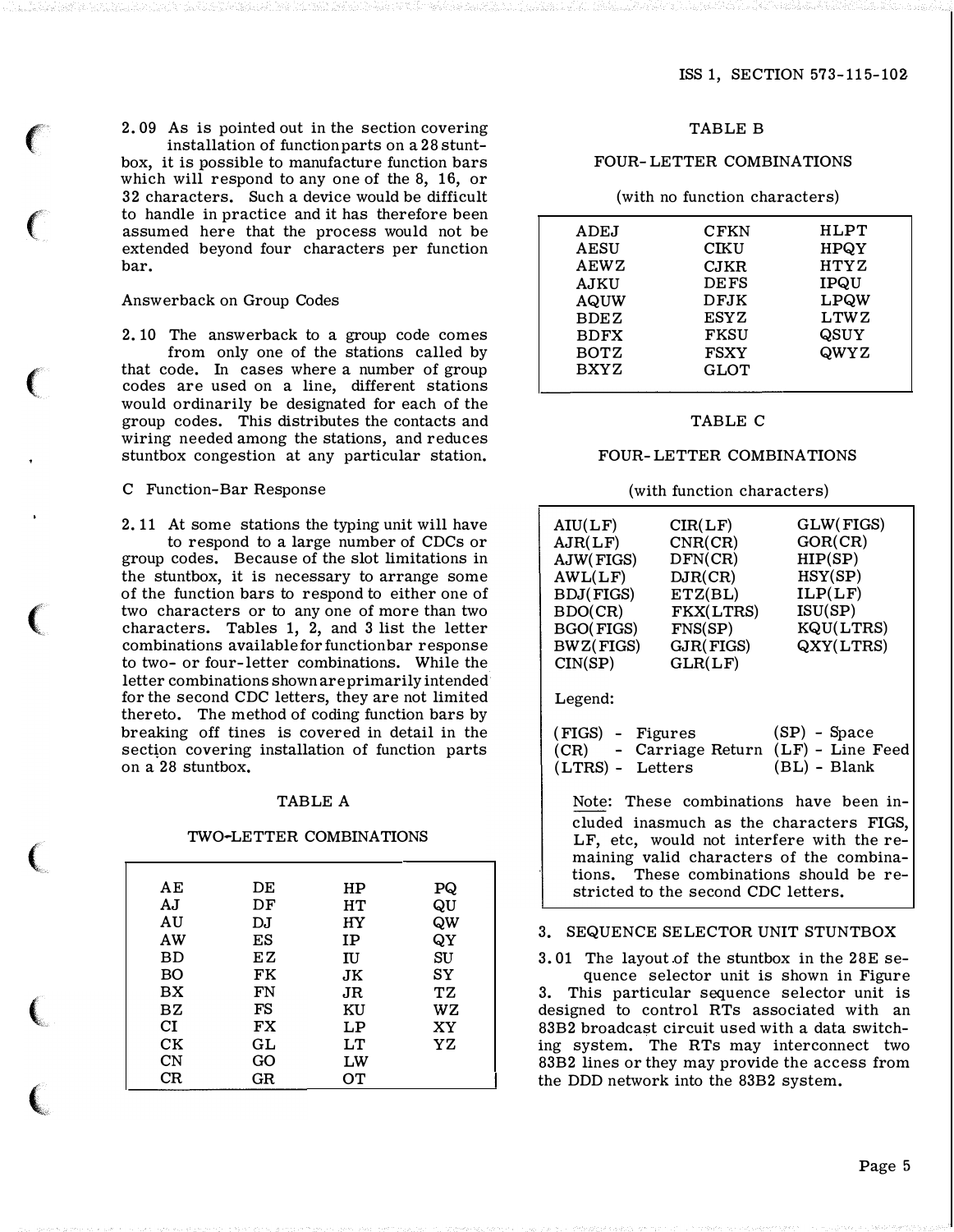| <b>FUNCTION</b>                            |                         | <b>CHARACTER</b> | ISLOTI          |            |           |                       |  |
|--------------------------------------------|-------------------------|------------------|-----------------|------------|-----------|-----------------------|--|
|                                            |                         |                  | 1               |            |           |                       |  |
|                                            |                         |                  | 2               |            |           |                       |  |
|                                            |                         |                  | 3               |            |           |                       |  |
|                                            |                         | FIGS.            | 4               | LS         |           |                       |  |
| <b>END OF MESSAGE</b><br>(DISCONNECT CODE) |                         | н                | 5               | LS         |           |                       |  |
|                                            |                         | LTRS             | 6               |            | th↓       |                       |  |
| <b>END OF ANSWERBACK</b>                   | ls                      | Y                | 7               | LR         |           |                       |  |
| <b>CODES</b>                               | s                       | v                | 8               | LR         |           |                       |  |
|                                            |                         |                  | $\mathbf{9}$    |            |           |                       |  |
| LATCH RELEASE BAIL-                        |                         |                  | IO              |            |           |                       |  |
|                                            |                         | FIGS.            | $^{\dagger}$    | LS         |           |                       |  |
| <b>END OF MESSAGE</b>                      |                         | н                | 12              | LS         | tΗ        |                       |  |
| (DISCONNECT CODE)                          |                         | <b>LTRS</b>      | 13              |            |           |                       |  |
| <b>END OF ADDRESS</b>                      | IS                      | CAR. RET         | $\overline{14}$ | LS         |           |                       |  |
| (LOCKOUT)                                  | ls                      | LINE FEED        | 15              | LR P       | $CR LF -$ |                       |  |
| 2-LETTER TRANSMITTER                       | ls                      |                  | 16              | LS         |           |                       |  |
| <b>START CONTACT</b>                       | ls                      |                  | 17              | LS         | AM        |                       |  |
|                                            | $\overline{\mathbf{s}}$ |                  | 18              | LS         |           |                       |  |
|                                            | s                       |                  | 19              | LS         | B۲        |                       |  |
|                                            | lS                      |                  | 20              | lLS        |           |                       |  |
| THREE 2-LETTER CDCs                        | s                       |                  | 21              | LS         | вI        |                       |  |
|                                            | ls                      |                  | 22              | LS         |           |                       |  |
|                                            | ls                      |                  | 23              | LS         | вс        |                       |  |
| <b>2-LETTER TRANSMITTER</b>                | ls                      |                  | 24              | LS         |           |                       |  |
| <b>START CONTACT</b>                       | ls                      |                  | 25              | lLS        | CM        |                       |  |
|                                            | is                      |                  | 26              | LS         |           |                       |  |
|                                            | ls                      |                  | 27              | LS         |           |                       |  |
|                                            | ls                      |                  | 28              | lLS        |           |                       |  |
| THREE 2-LETTER CDCs                        | S                       |                  | 29              | ILS.       | FI        |                       |  |
|                                            | s                       |                  | 30              | LS         |           |                       |  |
|                                            | ls                      |                  | 31              | LS         | FC        |                       |  |
|                                            |                         |                  | 32              |            |           |                       |  |
|                                            | <b>S</b>                | M/V              | 33 IF           |            |           |                       |  |
| <b>AUTOMATIC TRANSMITTER</b>               | ls                      | <b>LTRS</b>      | 34              | l∟s*       |           |                       |  |
| STOP-START CONTROL                         | ls                      | ⊕                | 35              | <b>LR*</b> |           |                       |  |
|                                            | ls                      | M/V              | 36              |            |           |                       |  |
| <b>CONTROL CIRCUIT FOR</b>                 |                         | <b>BLANK</b>     | 37              | LS         |           |                       |  |
| <b>OPEN CIRCUIT INDICATION</b>             |                         | <b>BLANK</b>     | 38              |            | BB        |                       |  |
| <b>V ANSWERBACK</b>                        |                         | v                | 39              |            | v         |                       |  |
|                                            | ls                      | UNIV             | 40              |            |           |                       |  |
| <b>R-Y TEST</b>                            | <b>S</b>                | Υ                | 41              |            |           |                       |  |
|                                            | s                       | R                | 42              |            |           | UNIVERSAL CONTACTS    |  |
|                                            |                         |                  |                 |            |           |                       |  |
|                                            |                         |                  |                 |            |           | <b>OPERATED BY T</b>  |  |
|                                            |                         |                  |                 |            |           | <b>STRIPPER BLADE</b> |  |

#### LEGEND:

SHIFT SLIDE  $\epsilon$ ſ

- LS FUNCTION LEVER LATCHED UNDER STRIPPER BLADE.
- **LR** FUNCTION LEVER LATCHED UNDER LATCH RELEASE BAIL.
- **LS\*** FUNCTION LEVER IN SLOT 34 UNBLOCKS FUNCTION LEVER IN SLOT 35. **LR\*** FUNCTION LEVER IN SLOT 35 IS UNLATCHED BY FUNCTION LEVER IN **SLOT 36.**
- OPERATES ONLY IN THE SELECT CONDITION.  $\boldsymbol{\mathsf{s}}$
- FUNCTION BAR IN SLOT 35 IS CODED FOR FIRST CDC LETTER FOR THE CIRCUIT INVOLVED; SEE FIG. I.  $\oplus$
- $\bar{\mathbf{r}}$ FUNCTION PAWL IN SLOT 33 OPERATES FUNCTION LEVER IN SLOT 34.

Figure 3 - Stuntbox for Use in 28E Sequence Selector Units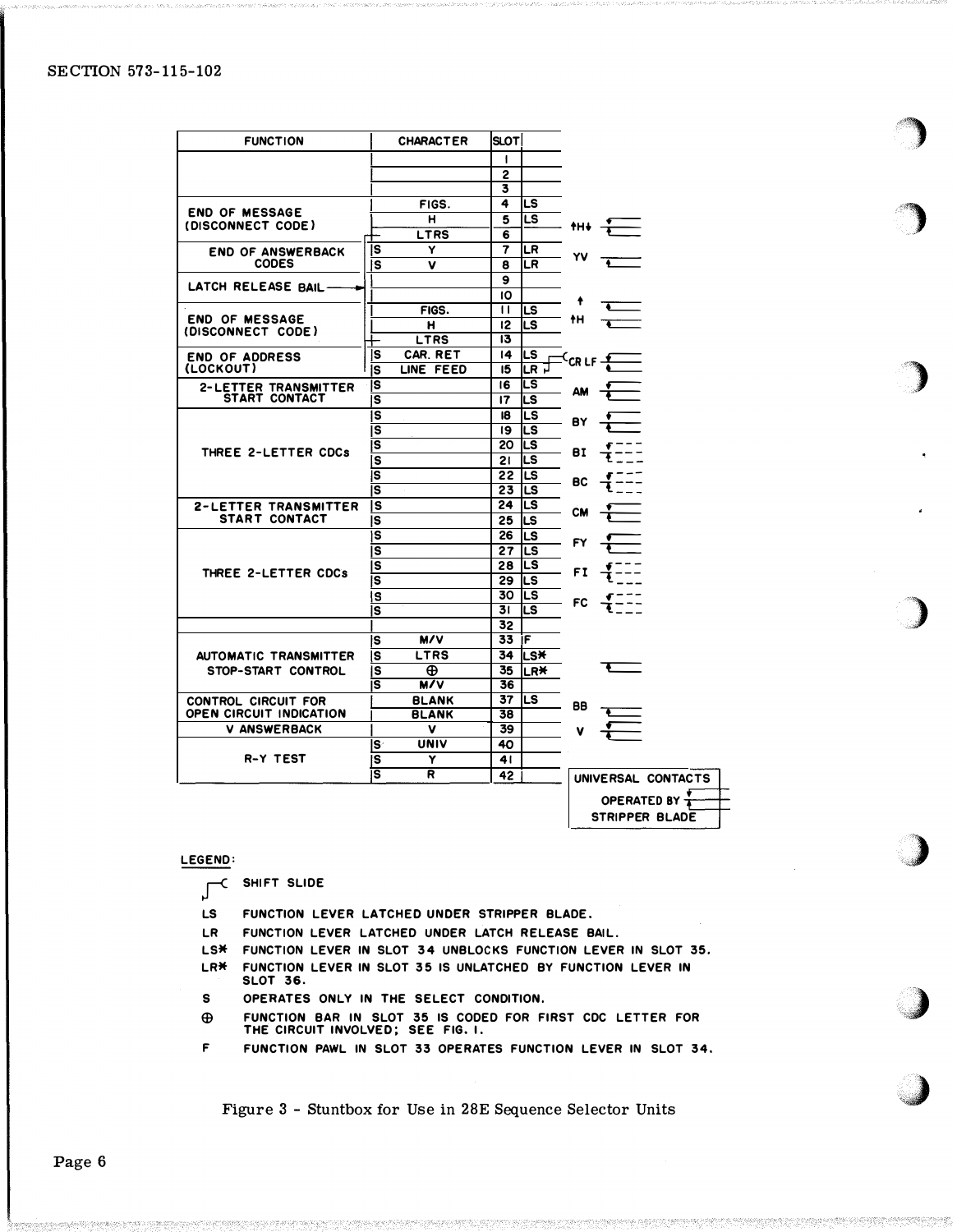3. 02 This stuntbox performs all of the selecting functions of a station, which includes a maximum of two station control circuits. For interline relaying of messages, each station control circuit is associated with the receive side of an outgoing RT and the transmit side of an incoming RT. At the broadcast access connection to the DDD network all transmission is in one direction, into the 83B2 system, so that transmitter control only is involved. (Future arrangements might involve the reverse operation; an existing interchange station plan provides another means of getting from an 83B1 system into the DDD network. )

 $\epsilon$ 

 $\epsilon$ 

 $\epsilon$ 

 $\big($ 

 $\big($ 

 $\big($ 

 $\overline{\mathbb{C}}$ 

3. 03 The mechanism in slots 33-36 controls the starting and stopping of the transmitter which is sending to the line. It is exactly the same as the mechanism in slots 34-37 in the stuntbox of the 28Y typing unit.

3. 04 When an online station fails to respond to its CDC and does not send a V answerback, the intercept circuit will intervene and time out for maximum 5 seconds and then alarm. Immediately thereafter it will send an M\* answerback and also connect an ROTR to receive the message intended for the called station. (If the ROTR is not permanently connected to the line, the intercept circuit alarm will persist until the operator patches an ROTR into the line. )

Note: \*M or V are optional choices for the intercept answerback letter; refer to the 83B2 teletypewriter selective calling system.

3. 05 Mter intervention by the intercept circuit, theM answerback will restart the sending transmitter. The M answerback also has an advantage in that the presence of theM on printed copy identifies which CDC called in the intercept circuit.

4. TRANSMITTER CONTROL MECHANISM

A. Valid CDC First Letter

4. 01 The series of LTRS characters which precedes the CDCs in the tape will operate the mechanism in slot 35 (see Figure 4), and the function lever will latch to the stripper blade and also unblock the function bar in slot 36.

4. 02 When a valid CDC first letter is sent by the transmitter the function lever in slot 36 operates and latches, under control of the latch release stud of the function lever in slot 37, and opens a contact to stop the transmitter.

The stripper blade unlatches the function lever in slot 35, but the LTRS character following the second CDC letter will again operate the function lever in slot 35 and unblock the function bar in slot 36.

4. 03 When a V answerback is received, the

function lever in slot 37 operates momentarily to unlatch the function lever in slot 36, thereby closing the contact to restart the transmitter. The V answerback will also cause the stripper blade to release the function lever in slot 35; however, the mechanism in slot 34 also functions on the V, and the function lever in slot 35 is immediately reoperated to unblock the function lever in slot 36.

B. Nonvalid CDC First Letter

4. 04 Assume that the second CDC sent by the transmitter is nonvalid for the line. After the V answerback following the valid first CDC was received, the function lever in slot 35 was operated and latched under control of the stripper blade, and the function bar in slot 36 was unblocked.

4. 05 When the transmitter sends the first letter of the nonvalid CDC, the function bar in slot 36 will not respond, and the stripper blade will release the function lever in slot 35. Thus the mechanisms in slots 34 through 37 are inoperative and will remain so during receipt of the second letter of the nonvalid CDC. The transmitter will not be stopped.

4. 06 However, when the LTRS character following the nonvalid CDC is received, the mechanism in slot 35 will function and the function lever in slot 35 will be latched up. The function lever in slot 36 will be unblocked and will be conditioned to operate if the first letter of the next CDC is a valid letter for the line.

## 5. BLOCKING BAIL MECHANISM

5. 01 This mechanism is used in conjunction with slots 15-21 and slots 22-27 on the stuntbox. The function levers in 'slots 15 and 21 support a bail which extends across slots 16-20 and blocks or prevents selection of the function bars in slots 16-20. The function bars in slots 15 and 21 are coded to respond to the same CDC first letter, and the function bars in slots 16-20 are coded to respond to the various CDC second letters.